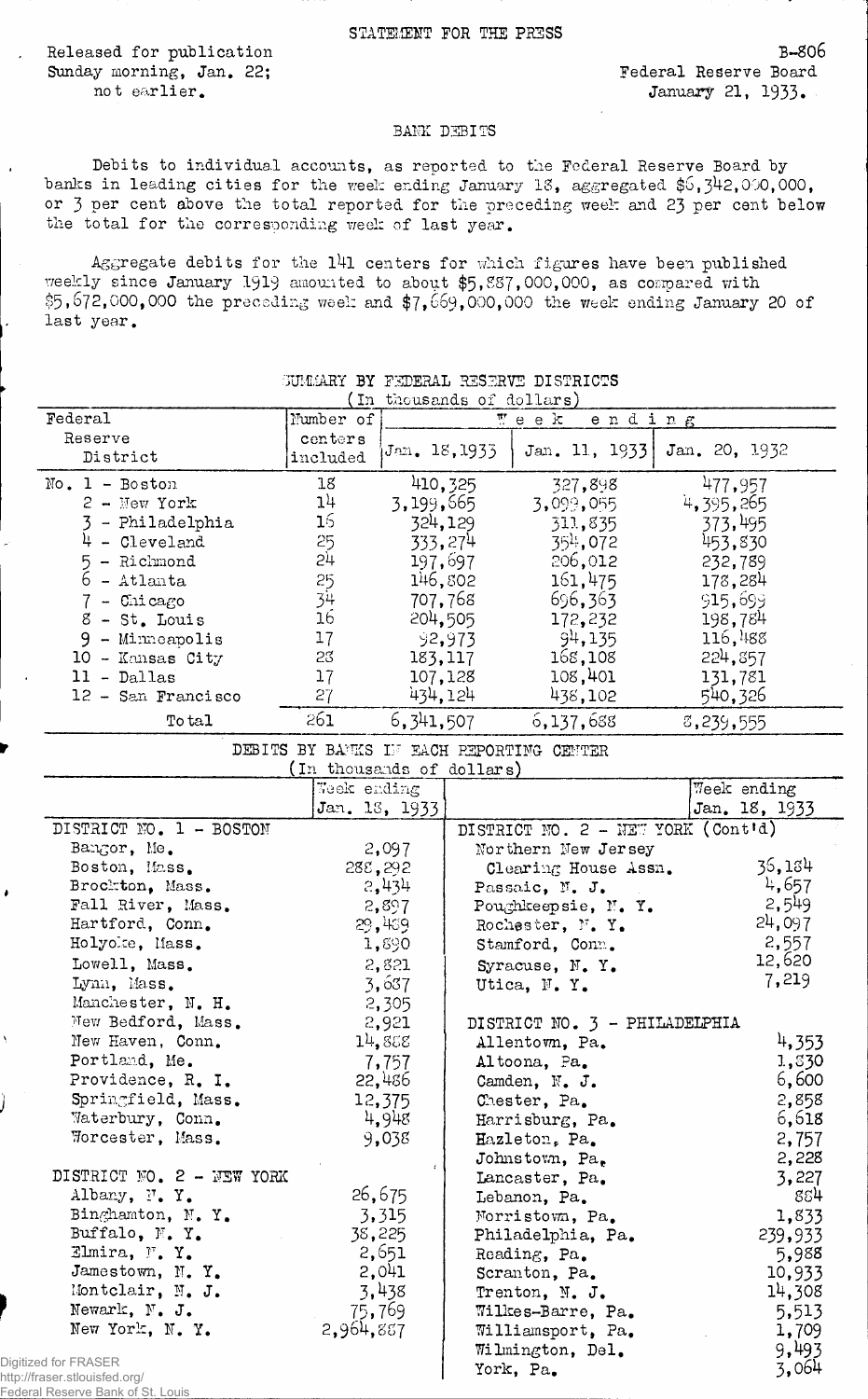|  |  | DEBITS BY BANKS IN EACH REPORTING CENTER |  |
|--|--|------------------------------------------|--|
|  |  |                                          |  |

 $\overline{a}$ 

 $\mathbf{r}$ 

 $\bar{\star}$ 

 $\mathbf{r}$ 

Ļ.

į,

h,

Ĵ

|                            | (In thousands of dollars) |                                            | B-806a                  |
|----------------------------|---------------------------|--------------------------------------------|-------------------------|
|                            | Week ending               |                                            | Week ending             |
|                            | Jan. 18, 1933             |                                            | Jan. 18, 1933           |
| DISTRICT NO. 4 - CLEVELAND |                           | DISTRICT NO. $6 - \text{ATLAMTA}$ (Contid) |                         |
| Akron, Ohio                | 10,066                    | Elberton, Ga.                              | 126                     |
| Butler, Pa.                | 1,434                     | Hattiesburg, Miss.                         | 812                     |
| Canton, Ohio               | 4,100                     | Jackson, Miss.                             | 3,419                   |
| Cincinnati, Ohio           | 56,299                    | Jacksonville, Fla.                         | 7,769                   |
| Cleveland, Ohio            | 80,252                    | Knoxville, Tenn.                           | 4,742                   |
| Columbus, Ohio             | 23,962                    | Macon, Ga.                                 | 1,769                   |
| Dayton, Ohio               | 9,986                     | Meridian, Miss.                            | 1,430                   |
| Erie, Pa.                  | 4,664                     | Miami, Fla.                                | 4,228                   |
| Franklin, Pa.              | 428                       | Mobile, Ala.                               | 4,957                   |
| Greensburg, Pa.            | 1,007                     | Montgomery, Ala.                           | 3,345                   |
| Hamilton, Ohio             | 1,513                     | Mashville, Tenn.                           | 12,395                  |
| Homestead, Pa.             | 329                       | Newnan, Ga.                                | 213                     |
| Lexington, Ky.             | 6,182                     | New Orleans, La.                           | 39,488                  |
| Lima, Ohio                 | 1,679                     | Pensacola, Fla.                            | 1,038                   |
| Lorain, Ohio               | 701                       | Sayannah, Ga.                              | 3,873                   |
| Middletown, Ohio           | 1,054                     | Tampa, Fla.                                | 4,465                   |
| Oil City, Pa.              | 2,018                     | Valdosta, Ga.                              | 482                     |
| Pittsburgh, Pa.            | 95,284                    | Vicksburg, Miss.                           | 935                     |
| Soringfield, Ohio          | 2,385                     |                                            |                         |
| Steubenville, Ohio         | 1,023                     | DISTRICT NO. 7 - CHICAGO                   |                         |
| Toledo, Ohio               | 16,737                    | Adrian, Mich.                              | 617                     |
| Warren, Ohio               | 902                       | Aurora, Ill.                               | 1,225                   |
| Wheeling, V. Va.           | 5,043                     | Battle Creek, Mich.                        | 3,214                   |
| Youngstown, Ohio           | 5,117                     | Bay City, Mich.                            | 1,542                   |
| Zanesville, Ohio           | 1,109                     | Bloomington, Ill.                          | 1,597                   |
|                            |                           | Cedar Rapids, Iowa                         | 5,969                   |
| DISTRICT NO. 5 - RICHMOND  |                           | Champaign-Urbana, Ill.                     | 1,405                   |
| Asheville, N. C.           | 1,800                     | Chicago, Ill.                              | 438,989                 |
| Baltimore, Md.             | 61,584                    | Danville, Ill.                             | 1,590                   |
| Charleston, S. C.          | 2,805                     | Davenport, Ia.                             |                         |
| Charleston, W. Va.         | 6,246                     | Decatur, Ill.                              | 1,374                   |
| Charlotte, N. C.           | 7,843                     | Des Moines, Iowa                           | 12,248                  |
| Columbia, S. C.            | 3,299                     | Detroit, Mich.                             | 97,224                  |
| Cumberland, Md.            | 1,125                     | Dubuque, Iowa                              |                         |
| Danville, Va.              | 1,332                     | Flint, Mich.                               | 1,233<br>6,446          |
| Durham, N. C.              | 3,204                     | Fort Wayne, Ind.                           |                         |
| Greensboro, N. C.          | 2,214                     | Gary, Ind.                                 | 4,508<br>1,016          |
| Greenville, S. C.          | 2,186                     | Grand Rapids, Mich.                        | 11,740                  |
| Hagerstown, Md.            | 1,138                     | Green Bay, Wis.                            |                         |
| Huntington, W. Va.         | 2,331                     | Indianapolis, Ind.                         | 1,637<br>27,912         |
| Lynchburg, Va.             | 2,839                     | Jackson, Mich.                             | 2,470                   |
| Newport News, Va.          | 1,713                     | Kalamazoo, Mich.                           | 3,816                   |
| Norfolk, Va.               | 5,413                     | Lansing, Mich.                             | 3,401                   |
| Portsmouth, Va.            | 698                       | Mason City, Iowa                           |                         |
| Raleigh, N. C.             | 4,327                     | Milwaukee, Wis.                            | 39,916                  |
| Richmond, Va.              | 23,569                    | Moline, Ill.                               |                         |
| Roanoke, Va.               | 4,461                     | Muscatine, Iowa                            | 670                     |
| Spartanburg, S. C.         | 997                       | Oshkosh, Wis.                              | 1,582                   |
| Washington, D. C.          | 41,606                    | Peoria, Ill.                               | 6,485                   |
| Wilmington, N. C.          | 1,203                     | Rodkford, Ill.                             | 2,444                   |
| Winston-Salem, N. C.       | 5.714                     |                                            |                         |
|                            |                           | Saginaw, Mich.                             | 3,795                   |
| DISTRICT FO. 6 - ATLANTA   |                           | Sheboygan, Wis.                            | 1,890                   |
| Albany, Ga.                | 603                       | Sioux City, Iowa                           | 5,262<br>$\sim 10^{-1}$ |
| Atlanta, Ga.               | 25,411                    | South Bend, Ind.                           | 5,736                   |
| Augusta, Ga.               |                           | Springfield, Ill.                          | 5,455                   |
| Birmingham, Ala.           | 3,058                     | Terre Haute, Ind.                          | 2,928                   |
| Brunswick, Ga.             | 13,750<br>315             | Waterloo, Iowa                             | 1,257                   |
| Chattanooga, Tenn.         | 6,000                     |                                            |                         |
| Columbus, Ga.              | 1,676                     |                                            |                         |
| Dothan, Ala.               |                           |                                            |                         |
|                            |                           |                                            |                         |

 $\hat{\boldsymbol{\beta}}$ 

Digitized for FRASER http://fraser.stlouisfed.org/

Federal Reserve Bank of St. Louis